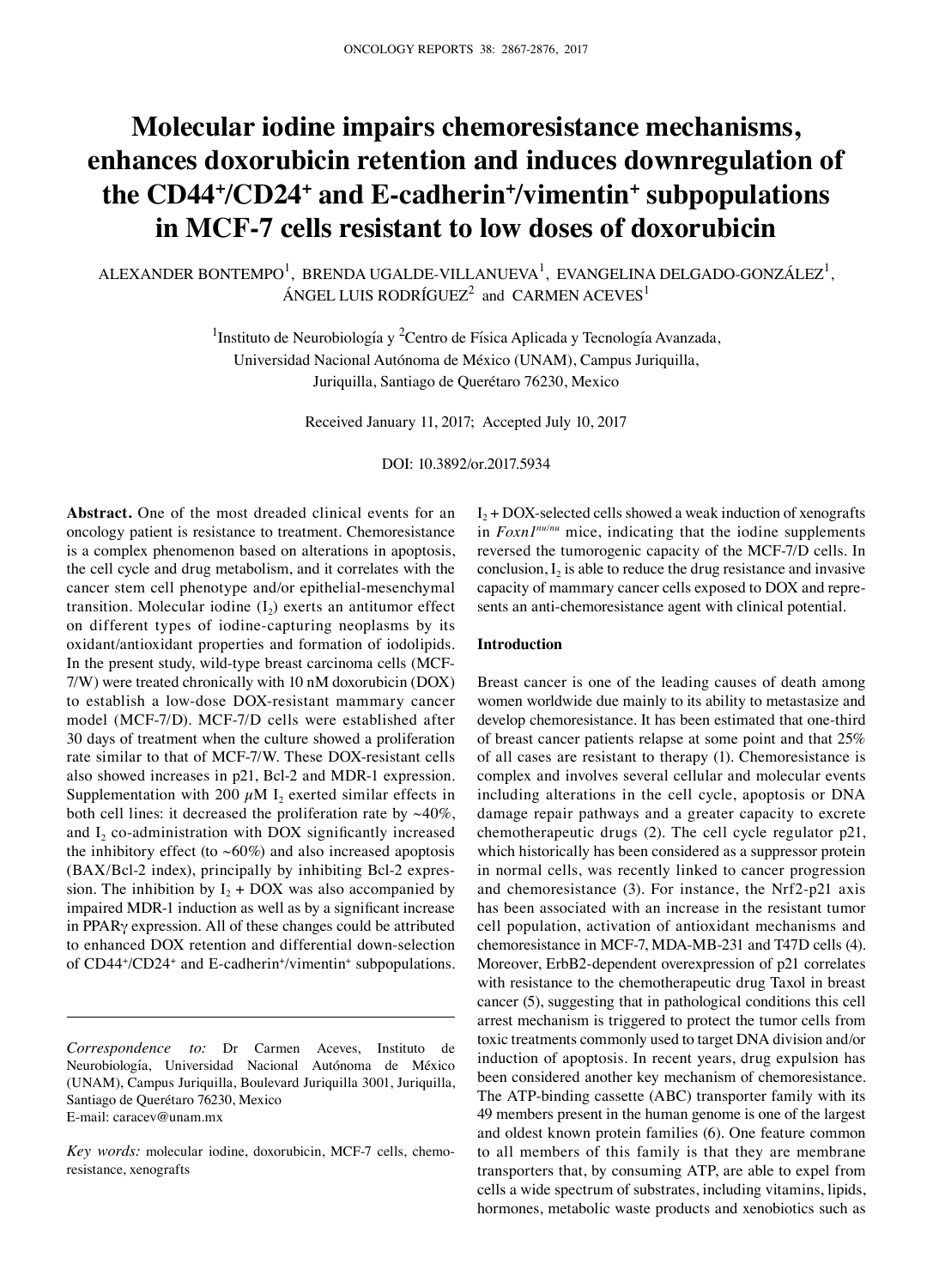toxins and drugs. Their expression and activity, in fact, are correlated with a decrease in the cytoplasmic concentration of drugs and consequent failure of therapy (7). In addition, in an analysis of cellular and population composition, the onset of chemoresistance has been linked to cancer stem cells (CSCs). CSCs are a cancer cell subpopulation that has been demonstrated to possess tumor-initiating properties and metastatic potential, and they are intrinsically chemoresistant (8). CSCs have been already described and characterized in several hematologic and solid tumors including breast cancer, where the CD44+ /CD24- surface marker profile has been considered a canonical CSC characteristic (9); although emerging evidence indicates that this profile is not exclusive to mammary cancer cells with CSC properties(10). Moreover, the origin of the CSC population is still controversial, and some other cellular events are associated with their stem-like profile as is the case for epithelial-mesenchymal transition (EMT). EMT in cancer is well documented and is characterized by a reversible conversion of cells with a polarized epithelial pattern into cells with a mesenchymal profile (11). At the molecular level, during EMT, epithelial cells lose adhesion molecules such as E-cadherin, lose their epithelial differentiation markers and acquire high motility by induction of vimentin and N-cadherin proteins. In fact, this transformation highly correlates with the CD44+ / CD24- profile and chemoresistance (12).

Several researchers have focused on improving chemotherapeutic treatment using natural molecules to limit chemoresistance and avoid significant increases in toxicity. Molecular iodine  $(I_2)$  is a chemical form of iodine that exerts significant antineoplastic effects on several types of cancer cells, and its actions could be mediated by multiple mechanisms. At moderately high concentrations, iodine induces a strong depolarization of mitochondrial membranes triggering mitochondrion-mediated apoptosis  $(13)$ . Furthermore, I<sub>2</sub> is able to react with lipids and proteins producing several iodinated compounds. Among all the iodolipids 5-hydroxy-6-iodo-8,11,14,eicosatrienoic δ-lactone, also called 6-iodolactone (6-IL), has been confirmed to be an agonist of the peroxisome proliferator-activated receptor type γ (PPARγ). IL-6 promotes differentiation by decreasing the expression of specific markers associated with invasiveness and metastasis (14,15). Moreover, previous studies from our laboratory showed that when co-administered with doxorubicin (DOX),  $I_2$  significantly improves conventional mammary cancer treatment in both women and rodents, and it diminishes the chemoresistance response (16,17). In the present study we developed a cell line resistant to low doses of DOX as a model to analyze in-depth how the  $I_2$  supplement affects the chemoresistance response. DOX is an anthracycline antibiotic and is the most widely used chemotherapeutic drug in breast cancer treatment. Our results showed that after 30 days of exposure to 10 nM of DOX, MCF-7/D cells exhibited the same proliferation rate but higher expression of the p21, Bcl-2 and MDR-1 proteins associated with chemoresistance mechanisms in comparison with MCF-7/W. The molecular iodine supplement maintained its apoptotic effect in both types of cells, indicating that  $I_2$  and DOX exert antineoplastic effects by different mechanisms. In addition,  $I_2$  increased the intracellular retention of DOX and exerted a differential down-selection of the highly tumorigenic CD44+ /CD24+ and E-cad+ /vim+ subpopulations. The  $I_2$  + DOX-selected cells showed a reserved tumorigenic competence in xenografts suggesting that the chemoresistance and invasive mechanisms were defective. All these  $I_2$  actions were associated with a significant increase in PPARγ expression.

### **Materials and methods**

*Cell culture and*  $I_2$  *+ DOX treatment.* The MCF-7 cell line was obtained from the American Type Culture Collection (ATCC; Manassas, VA, USA) and cultured in Dulbecco's modified Eagle's medium (DMEM) (Gibco, Thermo Fisher Scientific, Grand Island, NY, USA) supplemented with 10% fetal bovine serum (FBS) and maintained at  $37^{\circ}$ C in a  $5\%$  CO<sub>2</sub> atmosphere. Adriblastin® (Pfizer Inc., New York, NY, USA) was the source of DOX at a concentration of 35.4 ng/ml, equivalent to 10 nM DOX. The MCF-7/D cell line was generated by treating MCF-7/W cells for 30 days with 10 nM DOX. Both types of cells were authenticated follow the ATCC protocol by short tandem repeat analysis. Molecular iodine was prepared with 13 g of crystalline iodine (Macron-Avantor, Center Valley, PA, USA) and 60 g of potassium iodide (Sigma-Aldrich, St. Louis, MO, USA) in one liter of ddH<sub>2</sub>O. The iodine concentration was confirmed by titration with a solution of 0.1 N sodium thiosulfate. A working concentration of 200  $\mu$ M I<sub>2</sub> was employed in all assays.

*Proliferation assay.* Cells (25,000) were seeded into 6-well plates and left to recover for 24 h in DMEM before treatments. Medium and treatments were replaced daily before counting. Cell counting was performed using a Neubauer chamber. The coefficient of drug interaction (CDI) was calculated as reported by Gong *et al* (18) with the follow equation: CDI =  $(I_2 + DOX)$  x nt/ $(I_2$  x DOX), where  $(I_2 + DOX)$  is proliferation of the co-treated culture, nt is proliferation of the non-treated cells, while I<sub>2</sub> and DOX represent the proliferation of cultures treated with each alone. Values <0.7 are considered as synergic interaction; values in the range 0.7-1.3 indicate additive interaction, and values >1.3 indicate an inhibitory effect.

*RT-qPCR.* Total RNA was extracted using TRIzol® (Invitrogen, Carlsbad, CA, USA) as suggested by the manufacturer. Reverse transcription (RT) was performed using M-MLV Reverse Transcriptase (Promega Corp., Fitchburg, WI, USA) and antisense specific primers according to the manufacturer's protocol. Quantitative PCR was performed as follows:  $0.5 \mu l$  of cDNA solution was added together with 0.4  $\mu$ 1 10  $\mu$ M-specific primer mix (forward and reverse), 5  $\mu$ 1 Maxima SYBR-Green/ROX qPCR Master Mix (Fermentas, Burlington, ON, Canada) and  $4.1$  ddH<sub>2</sub>O. The reaction was performed using a Corbett research 3,000 rotor-gene. The thermal profile used was: 95˚C for 10 min as hot-start step followed by 35 repetitions of the amplification cycle (melting at 95˚C for 15 sec, annealing at 60˚C for 30 sec, elongation at 72°C for 30 sec). Lastly, the melting curve was analyzed to check amplification specificity. Absolute gene quantifications were normalized to β-actin levels. Table I summarizes the primers used in the present study.

*Flow cytometry.* CD44 and CD24 staining was performed as follows. After a 72-h treatment, cells were washed with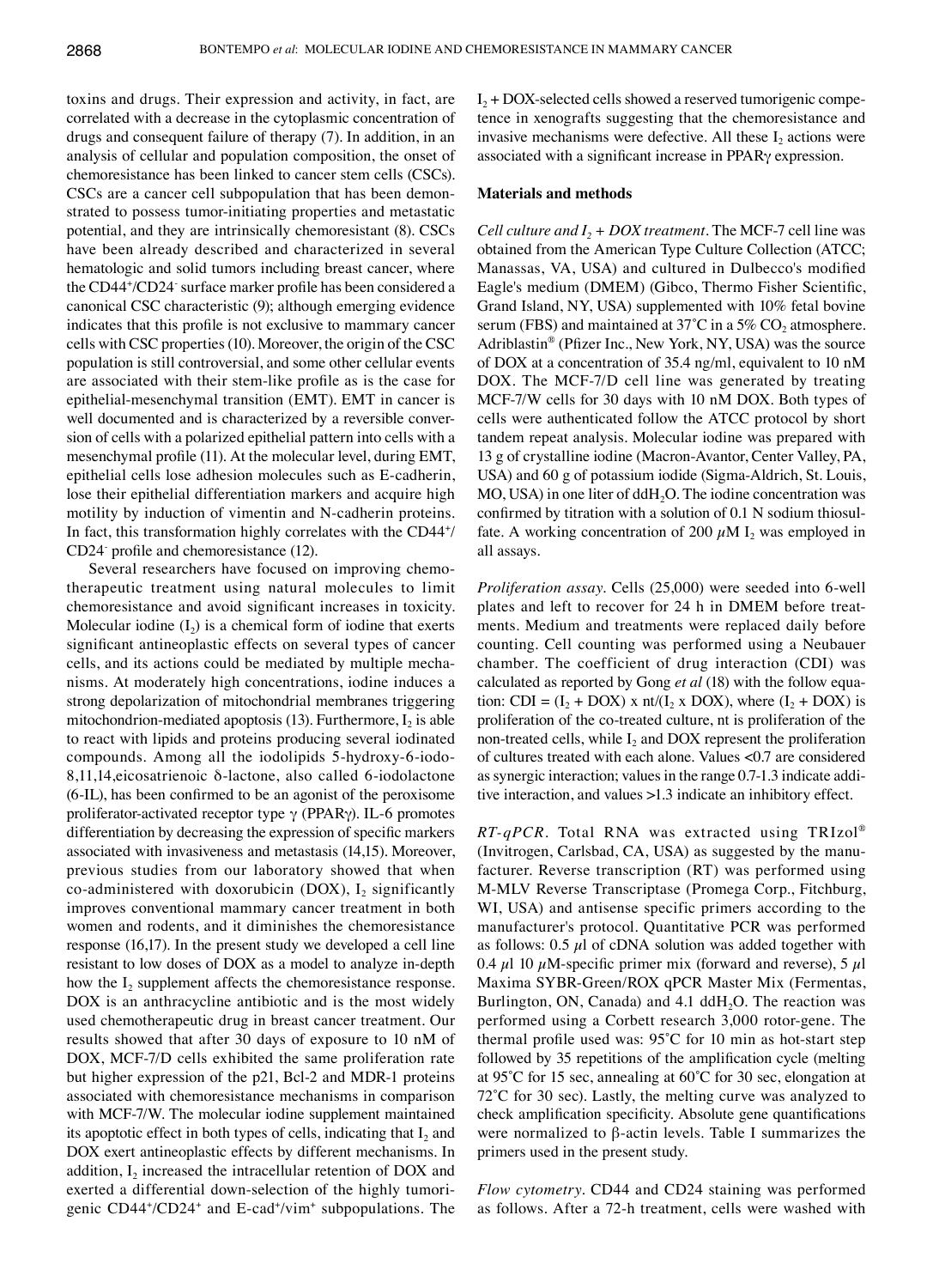| Gene name        | Accession no.  | Forward primer sequences     | Reverse primer sequences      | bp  |
|------------------|----------------|------------------------------|-------------------------------|-----|
| ABCg2            | NM 001257386.1 | AGTGTTTCAGCCGTGGAACT         | <b>GCATCTGCCTTTGGCTTCAA</b>   | 194 |
| BAX              | NM 001291428.1 | AAGCTGAGCGAGTGTCTCAAGCGC     | <b>TCCCGCCACAAAGATGGTCACG</b> | 327 |
| $Bcl-2$          | NM 000633.2    | <b>GTGGAGGAGCTCTTCAGGGA</b>  | AGGCACCCAGGGTGATGCAA          | 306 |
| Survivin (Birc5) | NM 001168.2    | <b>TTCTCAAGGACCACCGCATC</b>  | <b>CCAAGTCTGGCTCGTTCTCA</b>   | 126 |
| E-cadherin       | NM 004360.3    | TGCCCAGAAAATGAAAAAGG         | <b>GTGTATGTGGCAATGCGTTC</b>   | 200 |
| MDR-1            | NM 000927.4    | <b>GAGAGATCCTCACCAAGCGG</b>  | <b>ATCATTGGCGAGCCTGGTAG</b>   | 122 |
| p21              | NM 000389.4    | <b>GACCATGTGGACCTGTCACT</b>  | <b>GCGGATTAGGGCTTCCTCTT</b>   | 176 |
| Vimentin         | NM 003380.3    | GAGAACTTTGCCGTTGAAGC         | <b>GCTTCCTGTAGGTGGCAATC</b>   | 163 |
| $\beta$ -actin   | NM 001101.3    | <b>CCATCATGAAGTGTGACGTTG</b> | ACAGAGTACTTGCGCTCAGGA         | 175 |
|                  |                |                              |                               |     |

Table I. Primer details.

Gene names and accession no., primer sequences and length of amplicon expressed as base pairs (bp).

phosphate-buffered saline (PBS) and detached with 0.05%  $EDTA/PBS$ . Cells  $(1-2x10<sup>6</sup>)$  were incubated in PBS containing  $0.05\%$  EDTA +  $0.05\%$  BSA, and then for 1 h in ice with antibodies against CD24 (coupled to PE; diluted 1:50; Abcam, Cambridge, UK) and CD44 (coupled to FITC; diluted 1:50; BD Biosciences, San Jose, CA, USA). After a wash with PBS, cells were fixed using 2% formaldehyde in PBS for 10 min. After washing again with PBS, the cells were re-suspended with 1 ml PBS and analyzed.

Due to the cytoplasmic location of their epitope, E-cadherin (E-cad) and vimentin (vim) were stained as follows. After detaching using trypsin + 0.05% EDTA solution and washing with 0.05% EDTA/PBS, the cells were fixed with 2% formaldehyde in PBS for 10 min on ice. Cells were permeabilized using a 1:1 methanol/acetone solution at -20˚C for 1 min. After a PBS wash, the cells were incubated for 1 h on ice with antibodies to E-cad coupled to Alexa 647 (diluted 1:2,000) and to vim coupled to PE (diluted 1:20) (both from BD Biosciences). After a last PBS wash, cells were re-suspended in 1 ml PBS. A BD Biosciences Accuri C6 flow cytometer was used to analyze the population. VirtualGain® was applied to normalize background fluorescence among treatments. Data were acquired and visualized using BD Biosciences Accuri C6 software.

*DOX retention assay.* After a 72-h pretreatment with 200  $\mu$ M I<sub>2</sub>, cells were incubated with 20 or 500 nM DOX as follows. The medium was replaced with fresh DMEM, and the cells were incubated for 1 h. An appropriate volume of concentrated DOX was added directly to the culture, which was incubated for another 1.5 h. At this point the cells were detached with trypsin + 0.05% EDTA solution. A sample containing  $1-2x10^6$  cells was fixed with 2% formaldehyde in PBS. DOX fluorescence was detected by BD Biosciences Accuri C6 cytometer with excitation at 488 nM; emission filter 585/40. Data were acquired and visualized using BD Biosciences Accuri C6 software.

*Tumorogenic capacity.* Female athymic homozygotic (*Foxn1nu/nu*, Harlan, Indianapolis, IN, USA) mice were housed in a temperature-controlled room  $(21\pm1^{\circ}C)$  with a 12-h/12-h light/dark schedule. They were given food (Purina certified rodent chow; Ralston Purina Co., St. Louis, MO, USA) and water *ad libitum*. All of the procedures followed the Animal Table II. Camera parameters.

| Temperature range   | $-20$ to 650 $^{\circ}$ C        |
|---------------------|----------------------------------|
| Thermal sensitivity | $< 0.07$ to 30 <sup>°</sup> C    |
| Detector type       | Focal plane array (FPA);         |
|                     | uncooled microbolometer          |
|                     | $160x120$ pixels                 |
| Field of view       | Focus $25^\circ \times 19^\circ$ |
| Spectral range      | $7.5 - 13 \ \mu m$               |
|                     |                                  |

Care and Use Program of the National Institutes of Health (NIH) (Bethesda, MD USA), and were approved by the Committee on Ethics in Investigation from INB (Protocol #035). When homozygotic animals were 6-weeks old, each animal was injected subcutaneously with  $2x10^6$  MCF-7/D cells in 50  $\mu$ l PBS and 50  $\mu$ l Matrigel. All animals were monitored daily for 20 days; any xenografts were detected and measured with an automatic Vernier, and their volume was calculated using the ellipsoid formula (19). On day 20, the presence of a tumor mass was corroborated by the use of a thermograph camera FLIR E40 (parameters are summarized in Table II), and digital processing software was implemented in MATLAB and FLIR Tools to calculate tumor temperature (MathWorks, Natick, MA, USA).

*Statistical analyses.* One- or two-way ANOVA was performed to determine the significance of differences between groups, followed by Tukey's test for the significance of differences among multiple experimental groups. DOX retention data were analyzed by Student's t-test. Tumor progression was calculated by linear regression analysis.

## **Results**

Initial characterization of the low-dose DOX-resistant model showed that at 10 nM DOX, the MCF-7/W cell culture maintained its proliferation rate at 60% of the untreated control, whereas 20 nM DOX induced a total block of proliferation at 96 h (Fig. 1A). The established DOX-resistant model required two and four times longer (8 and 14 days) to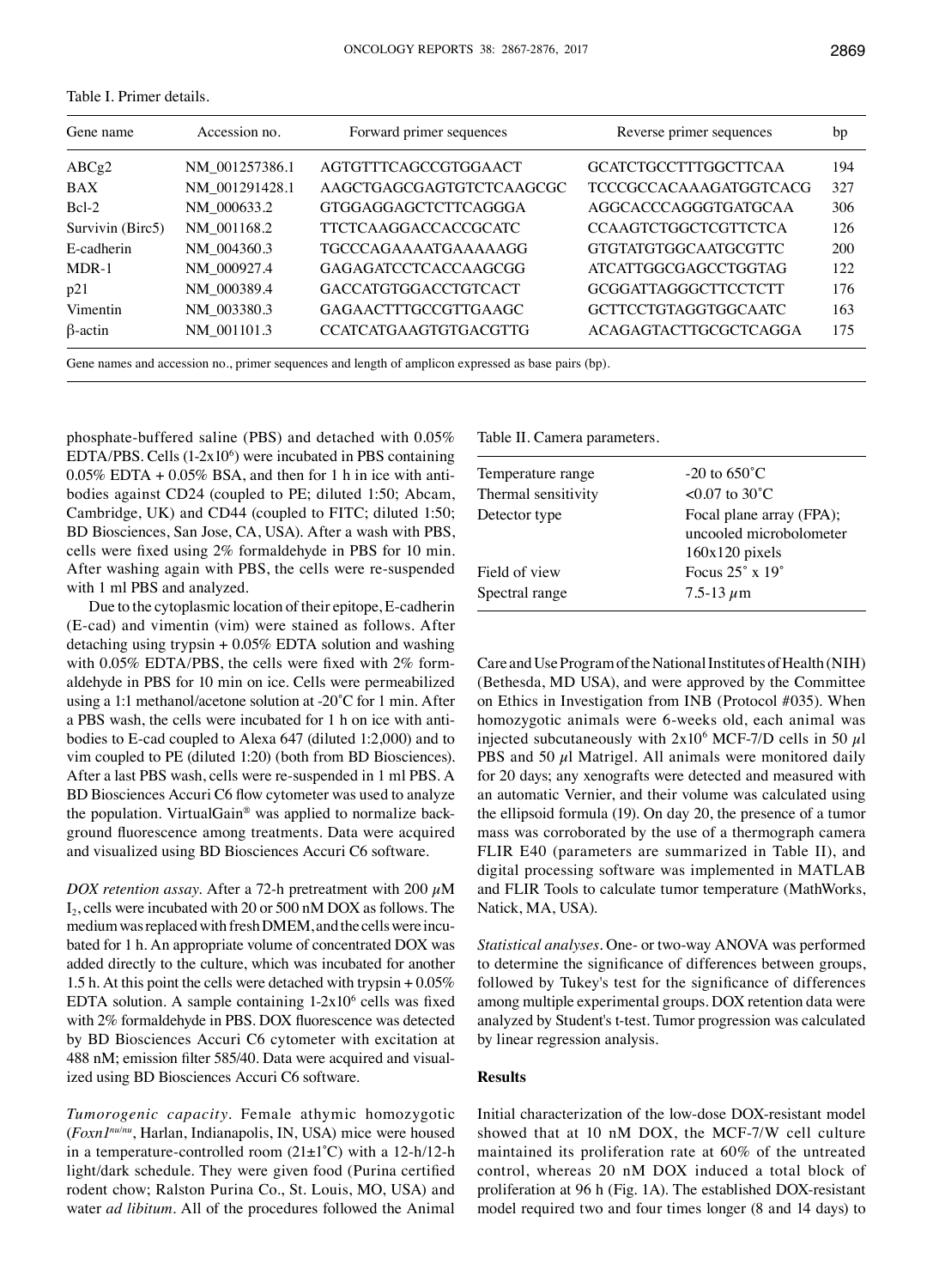

Figure 1. Doxorubicin (DOX)-resistant model characterization. (A) DOX dose-response after 96 h of treatment of wild-type MCF-7 cells (MCF-7/W). (B) Sub‑selection of MCF-7/D cells. Time and passages required to reach 80% confluence in comparison with MCF-7/W (control). (C) Proliferation rate (% change) after 96 h of 10 nM DOX in wild-type (MCF-7/W) and DOX-resistant cells (MCF-7/D). (D) Gene expression after 72 h of treatment of p21 (cell cycle arrest), Bcl-2 (antiapoptotic) and MDR-1 (ABC membrane transporter) as measured by RT-qPCR; n.t., non-treated cells. Data are expressed as mean  $\pm$  SD (n=3 independent assays); the asterisks indicate significant differences with respect to the control (\*\*P<0.01, \*\*\*P<0.001), and different letters indicate significant differences between groups (P<0.05).

reach 80% confluence after the first and second subcultures (passages), but within 30 days, the duplication rate had returned to the control value (Fig. 1B). The acute treatment (96 h) with 10 nM DOX decreased the proliferation rate  $(\%$ change) only in MCF-7/W cells (Fig. 1C). DOX adaptation was accompanied by significant increases in the expression of the chemoresistance markers p21, Bcl-2 and MDR-1 (Fig. 1D, MCF-7/D DOX). Removal of chronic DOX treatment from MCF-7/D cells decreased p21 and MDR-1 expression (MCF-7/D n.t.).

Fig. 2 shows the effect of  $200 \mu$ M I<sub>2</sub> alone or co-administered with 10 nM DOX. Iodine alone inhibited proliferation similarly in both types of cells, and the magnitude of this inhibition was also similar to that observed in the MCF-7/W cells treated with 10 nM DOX. Co-administration of  $I_2$  + DOX exerted an additive effect on both cellular populations, as indicated by the coefficients of drug interaction (CDI). Gene analysis (Fig. 3) showed that the antineoplastic effect of  $I_2$  *per se* was associated with a decrease in Bcl-2 and an increase in PPARγ expression in both the MCF-7/W and MCF-7/D cells. These effects were also observed with  $I_2$  + DOX, but in this case  $I_2$  also impaired cell cycle arrest (canceled the increase caused by DOX) and intensified the decrease in Bcl-2 expression, thereby enhancing apoptosis induction (BAX/Bcl-2 index). Survivin expression did not show any change.

Fig. 4 shows the effect of  $I_2$  on the expression of two of the most important drug expulsion membrane transporters. Iodine did not modify the expression of MDR-1 in the MCF-7/W cells but blocked its induction by DOX in the MCF-7/D cells. In contrast, the  $I_2$  supplement showed significant induction of ABCg2 transporter expression in all conditions (Fig. 4A). The DOX functional retention assay showed an increase in the intracellular concentration of DOX (fluorescence) when  $I_2$ was administered for 72 h, with a tendency observed at low concentrations, but a clear and significant increase at 500 nM DOX (Fig. 4B).

Phenotypes of mammary CSCs (CD44/CD24) and the EMT process (E-cad/vim) were analyzed in MCF-7/D cells. Fig. 5 shows a significant decrease in the CD44+/CD24+ population in favor of the double-negative cell population in  $I_2$ -treated cells with and without DOX. The CD44+ /CD24- phenotype, which is the scarcest subtype (<4%) observed in these resistant cells, showed a modest but significant increase (6%) after  $I_2$ treatment. Fig. 6 shows that in terms of EMT classification, the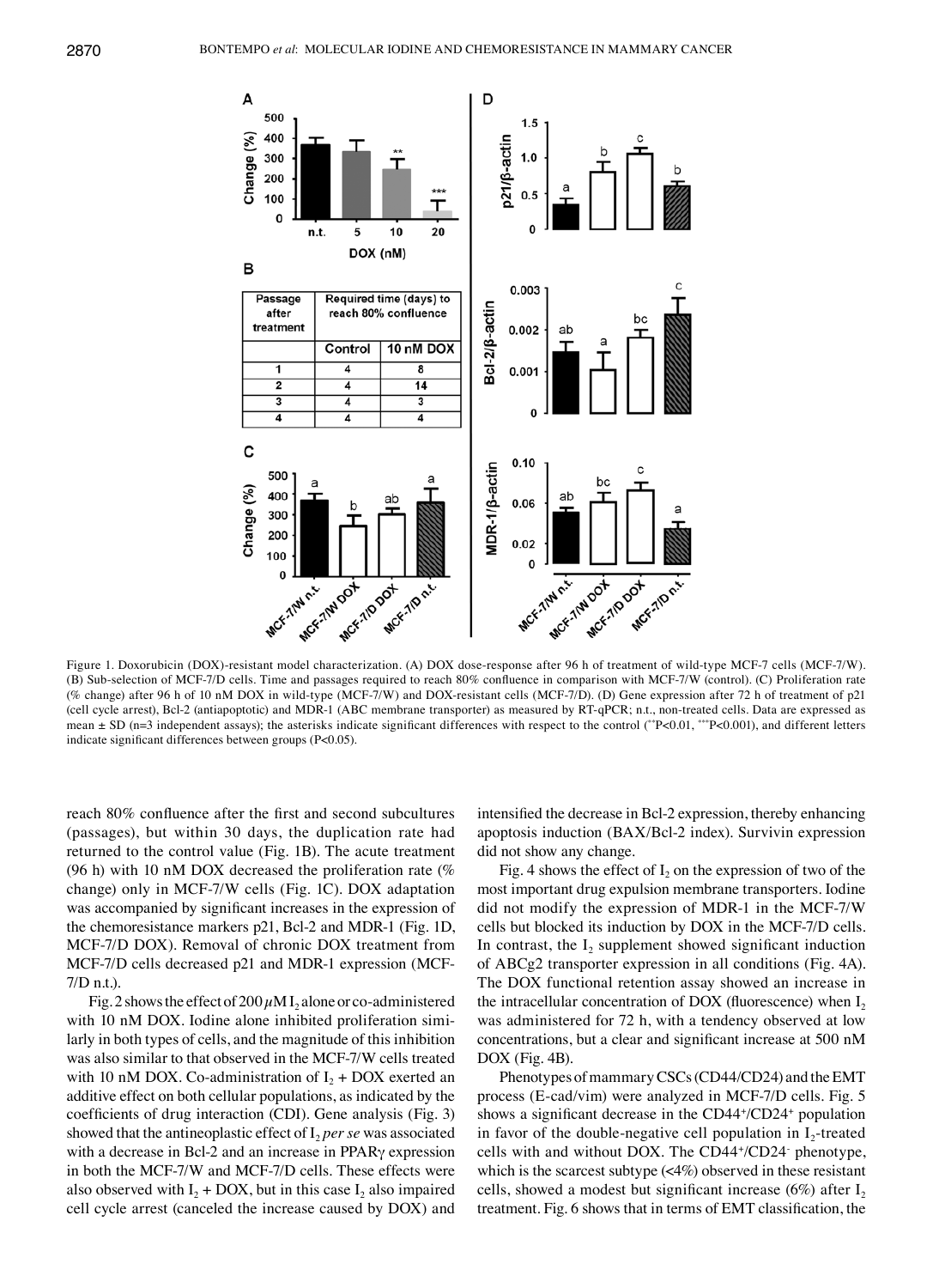

# Coefficient of drug interaction (CDI)

| MCF-7/W | MCF-7/D |
|---------|---------|
| 1.11    | 0.98    |

Figure 2. Proliferation assay. Cell count after 96 h of treatment with 200  $\mu$ M I<sub>2</sub>, 10 nM doxorubicin (DOX) and co-treatment (I<sub>2</sub>+ DOX) of both cell lines. The coefficient of drug interaction (CDI) was calculated as described in the Materials and methods section. Data are expressed as mean  $\pm$  SD (n=3 independent assays); different letters indicate significant differences between groups (P<0.05).



Figure 3. Gene expression. RT-qPCR analysis of genes related to cell cycle arrest (p21), apoptosis (BAX, Bcl-2 and survivin) and differentiation (PPARγ) after 72 h of treatment of both cell lines with 200  $\mu$ M I<sub>2</sub>, 10 nM doxorubicin (DOX) and the combination (I<sub>2</sub> + DOX). n.t., non-treated cells. Data are expressed as mean ± SD (n=3 independent assays); different letters indicate significant differences between groups (P<0.05).

most abundant population in the MCF-7/D cells corresponded to E-cad+ . Iodine treatment was accompanied by a significant decrease in E-cad+ /vim+ in favor of E-cad+ /vim- , and again, this was independent of DOX presence. RT-PCR analysis show that the  $I_2$  supplement diminished vimentin expression (Fig. 6B).

To analyze the *in vivo* tumorigenic capacity of MCF-7/D subpopulations, athymic mice were inoculated with DOX-resistant cells pre-incubated for 96 h with 10 nM DOX (MCF-7/D) or 200  $\mu$ M I<sub>2</sub> + 10 nM DOX (MCF-7/I<sub>2</sub> + D). Each animal was inoculated with both subpopulations on the left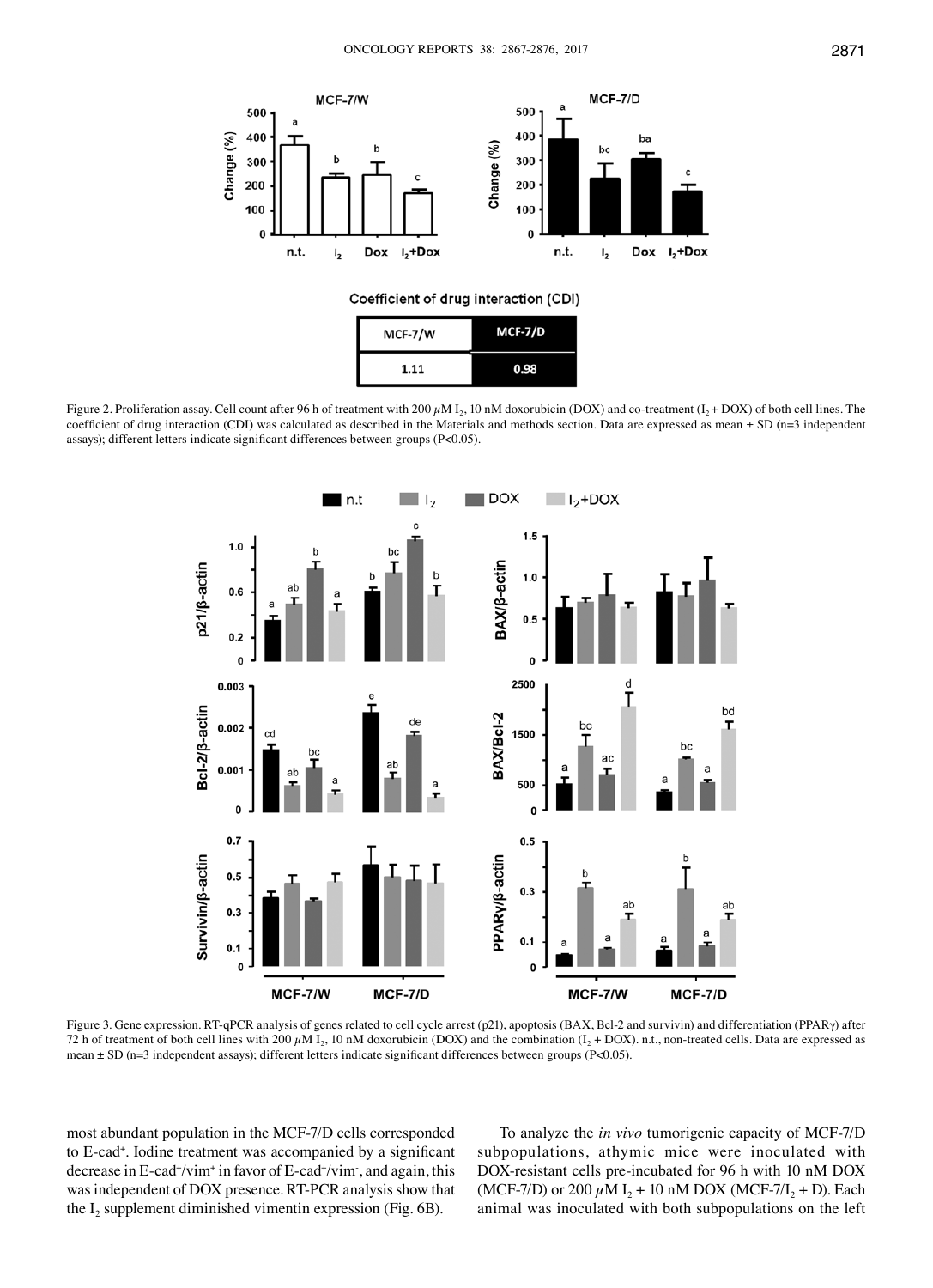

Figure 4. Expression and function of ABC transporter. (A) RT-qPCR analysis of MDR-1 and ABCg2 membrane transporter proteins after a 72-h incubation with 200  $\mu$ M I<sub>2</sub>, 10 nM doxorubicin (DOX) and the combination (I<sub>2</sub> + DOX) in both cell lines. (B) DOX intracellular retention measured by DOX fluorescence (Ex., 488 nm; Em. filter, 585/40) in non-treated (n.t.) or 200  $\mu$ M I<sub>2</sub>-treated MCF-7/D cells after exposure to 20 or 500 nM DOX for 1.5 h. Data are expressed as mean  $\pm$  SD (n=3 independent assays); different letters indicate significant differences between groups (P<0.05), and asterisks indicate significant differences between the untreated control (P<0.05).



Figure 5. Cancer stem cell (CSC) subpopulation composition in MCF-7D cells. (A) Representative flow cytometric analysis of CSC markers (CD44 and CD24). (B) CSC subpopulation as a percentage of the total MCF-7/D cells after a 72-h treatment with 200  $\mu$ M I<sub>2</sub>, 10 nM doxorubicin (DOX) and the combination  $(I_2 + DOX)$ . n.t., non-treated cells. Data are expressed as mean  $\pm SD$  (n=3 independent assays); different letters indicate significant differences between groups  $(P<0.05)$ .

or right side, respectively. Fig. 7 shows that MCF-7/D cells induced xenograft beginning on day 4 and maintained a rapid growth until day 12, whereas with MCF-7/ $I_2$  + D, its growth rate and tumor size were significantly less.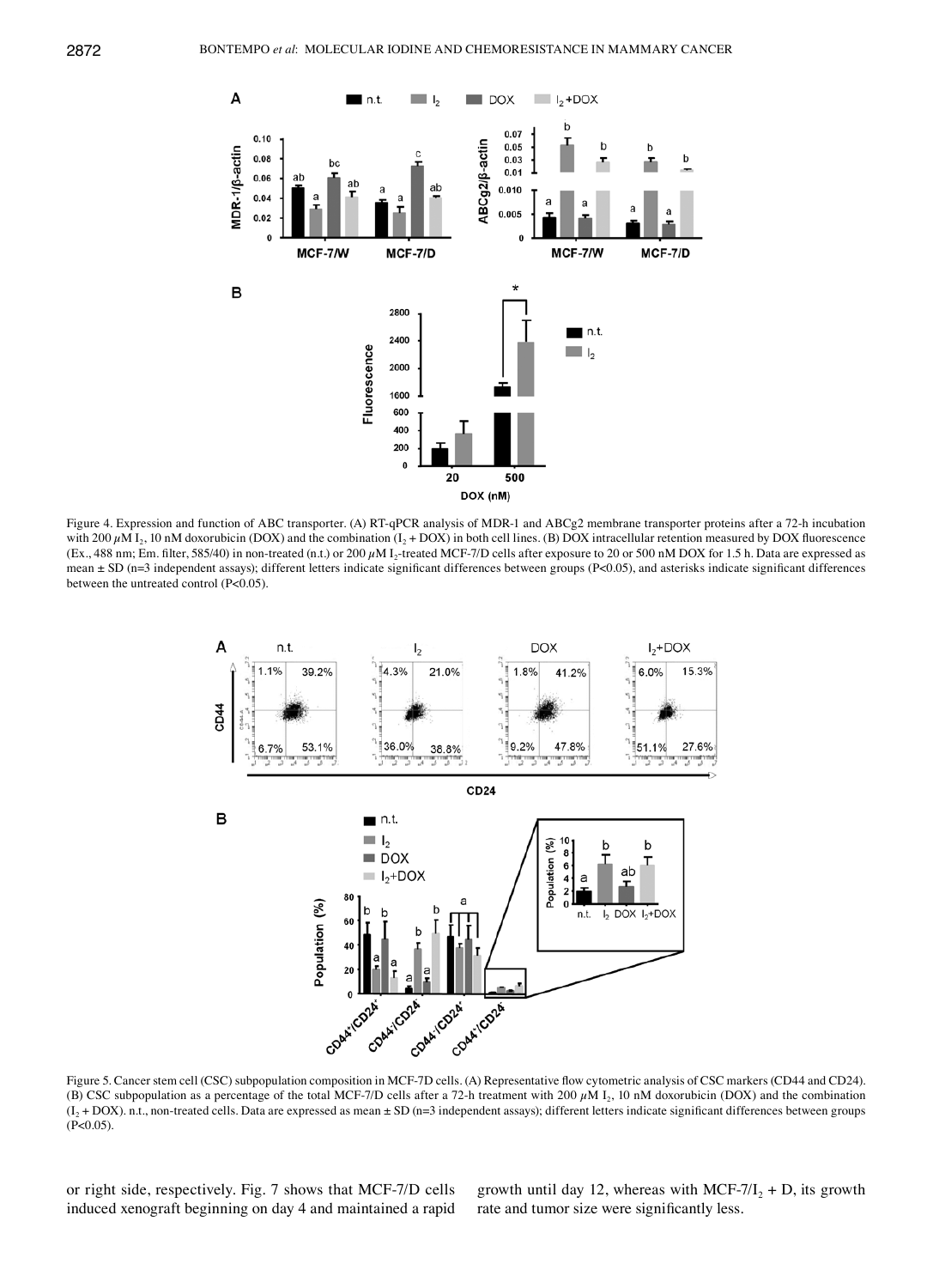

Figure 6. Characterization of MCF-7D cell subpopulations for EMT. (A) Representative flow cytometric analysis of EMT markers: E-cadherin (E-cad) and vimentin (vim); and percentage of subpopulations in the MCF-7/D culture after 72 h of treatment with 200  $\mu$ M I<sub>2</sub>, 10 nM doxorubicin (DOX) and combination  $(I_2 + DOX)$ . (B) Gene expression (RT-qPCR) of E-cad and vim after 72 h of the same treatment. n.t., non-treated cells. Data are expressed as mean  $\pm$  SD (n=3 independent assays); different letters indicate significant differences between groups (P<0.05).



Figure 7. Xenograft generation and thermograph analysis of tumoral mass. Female athymic homozygotic (*Foxn1<sup>nu/nu</sup>*) mice were inoculated with 2x10<sup>6</sup> DOXresistant cells pre-incubated for 96 h with 10 nM doxorubicin (DOX) or the combination 200  $\mu$ M I<sub>2</sub> + 10 nM DOX (I<sub>2</sub> + DOX). Each animal was inoculated with both subpopulations, on each side (n=6). (A) Image and (B and C) thermophotographs of nude mice. Circles indicate sites of xenografts in A. (D) Tumor volume growth of the xenograft tumors. Data are expressed as mean ± SD, and the asterisks indicate significant differences between groups (P<0.05).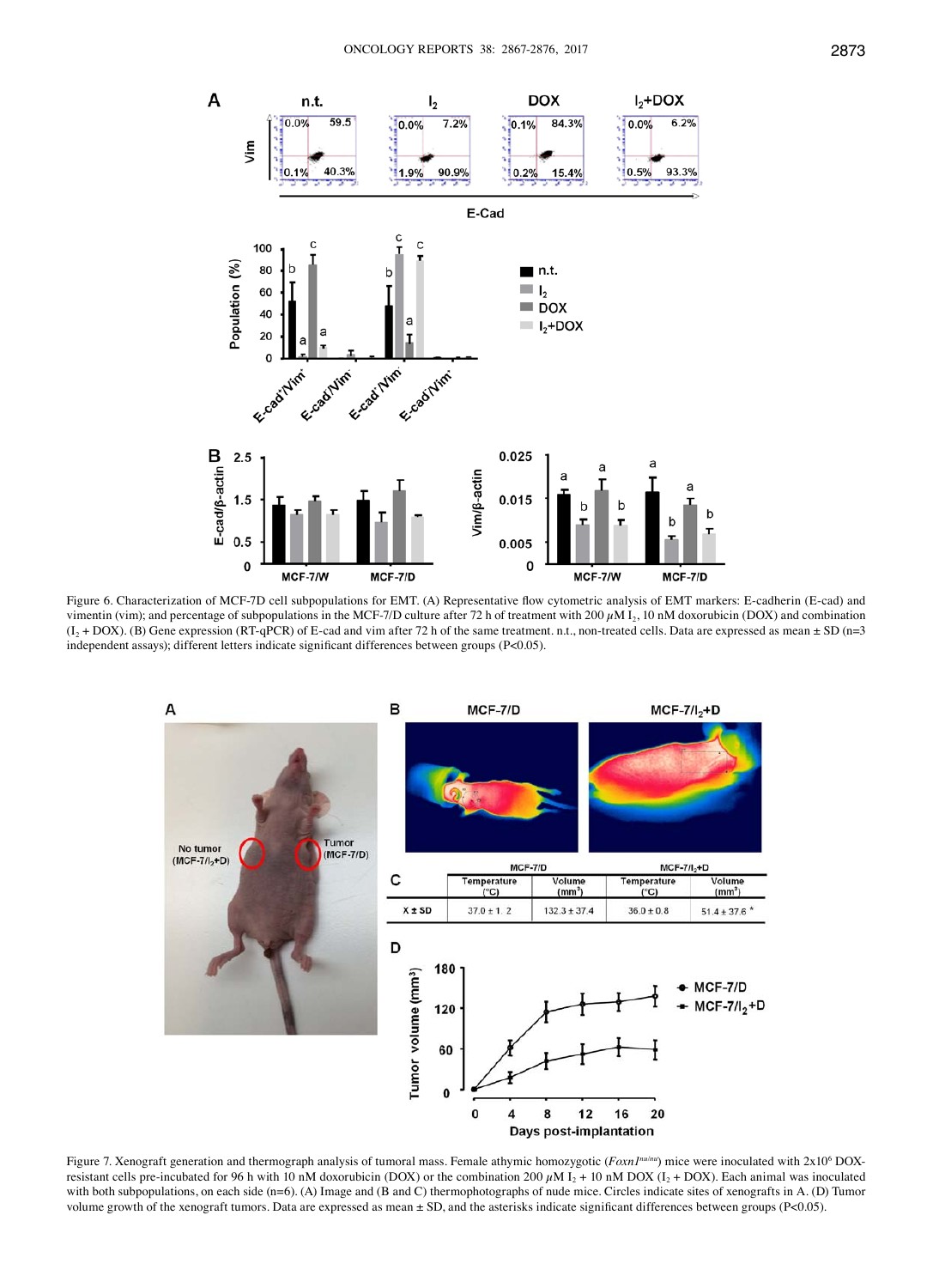#### **Discussion**

The multistep protocol has been commonly used to establish *in vitro* models to study chemoresistance. Based on this method, resistant cells are selected by treating with a sequence of increasing DOX concentrations starting from low to over 1 mM depending on the author. However, in some cases this multi-step selection is accompanied by a loss of identity of cellular origin (20,21) or has only a weak correlation with clinical reality, where tumors undergo neither such step-by-step exposure nor such high DOX concentrations (22,23). For that reason, we used a single-step treatment extended for one month, a period that resembles the interval that separates one treatment cycle from the next. In our experience, DOX at a low concentration (10 nM) favors drug adaptation, as suggested by cell proliferation to a normal rate and decreasing sensitivity to DOX. At the molecular level, the antineoplastic effect of DOX results from a variety of actions; the best known are its ability to intercalate into DNA and to form a complex with topoisomerase II and DNA which triggers apoptosis, apparently via the p53-caspase pathway (24). In agreement, numerous studies indicate that DOX-resistant cells respond by decreasing topoisomerase II expression and increasing the expression of membrane drug transporters and the anti-apoptotic signal (22,25,26). Some of these mechanisms were observed in our MCF-7/D cells, such as cell cycle arrest (p21 upregulation), efficient drug expulsion (upregulated MDR-1 expression), and apoptosis evasion (BAX/Bcl-2 ratio decrease), indicating that these DOX-adapted cells can be considered as a chemoresistant cell model. The apparently paradoxical increase in p21 expression in response to DOX in both cell types agrees with recent studies showing that p21 can exert both anti- and proapoptotic effects in response to antitumor drugs, depending on cell type and cellular context (3). Cytotoxic drugs commonly act in mitotically active cells where they trigger apoptosis by inducing DNA damage (27). From this, it is reasonable to assume that early cellular alterations in reaction to such drugs may include apoptosis evasion and quiescence. Although the general observation that MCF-7/D cells return to the same proliferative rate as the wild-type, careful analysis reveals that these DOX-resistant cells include several subpopulations that could have different proliferation rates. Studies in our laboratory designed to confirm this hypothesis are now in progress.

The primary objective of the present study was to analyze for the first time the effect of iodine on the chemoresistance acquisition to DOX. Previous studies from our laboratory and others have shown that  $I_2$  exerts antiproliferative and apoptotic effects in different models of cancer (16,17,28,29). Specifically, in mammary cell lines it has been demonstrated that cancerous (MCF-7, MDA-MB134, MDA-MB157 and MDA-MB436) and normal (MCF-10, MCF-12F) lines exhibit different sensitivity to  $I_2$ , but they all have a lower rate of proliferation when iodine is present (28,29). The most sensitive cell line is MCF-7, which is the focus of the present study as it represents the most frequent breast cancer in women (luminal, estrogen-positive) (30). Molecular iodine exerts a direct apoptotic effect by mitochondrial membrane depolarization and/or an indirect action via 6-iodolactone (6-IL). This iodolipid is generated by iodination of arachidonic acid; by activating PPARγ, 6-IL induces apoptosis and differentiation effects in MCF-7 cells (16,17). In the present study,  $I_2$  maintained its apoptotic effect independent of the DOX-resistance mechanisms acquired by the cells. Several studies have shown that DOX-adaptation confers resistance to other drugs, due mainly to the overexpression of ABC transporters (22). It is possible that these membrane transporters cannot expel iodine. Indeed, our results showed that  $I_2$  alone inhibited MDR-1 expression only weakly, but it significantly impaired MDR-1 upregulation by DOX treatment in MFC-7/D cells, suggesting that the changes associated with  $I<sub>2</sub>$  treatment were capable of interfering with the installation of DOX-resistance. One interesting observation is the significant increase in ABCg2 expression in both types of cells treated with I<sub>2</sub>. It is well documented that PPAR<sub>Y</sub> activation inversely modulates MDR-1 and ABCg2. Although the MDR-1 gene does not contain response elements to PPARs, these receptors can inhibit the Wnt/β-catenin pathway, which is directly involved in MDR-1 regulation (31). In contrast, ABCg2 is directly stimulated by PPARγ agonists (32) and although these transporters are overexpressed in some tumor types, they have also been detected in several normal tissues such as intestine, liver, brain, placenta and mammary glands (7). Moreover, this breast cancer resistance protein (ABCg2) is strongly induced in the mammary gland during pregnancy and lactation and is responsible for pumping vitamin B2 into milk, suggesting a physiological role in differentiated mammary cells (33). These facts, along with the observation that  $I_2$  treatment is accompanied by significantly higher intracellular retention of DOX, suggest that the antineoplastic effect of iodine could be related to PPARγ activation resulting in maintaining drug sensitivity (downregulation of MDR-1 and, therefore, lower drug expulsion) and the induction of cell differentiation. It is well established that MCF-7 cells can respond to synthetic agonists of PPARγ by increasing lipid accumulation, terminating cell growth and undergoing changes characteristic of a less malignant state (14,34,35). These re-differentiation responses were also described by our group in mammary (MCF-12 and MCF-7), prostate (RWPE-1, LNCaP and DU-145) and neuroblastoma (SKN-AS and SKN-SH5Y) cell lines after  $I_2$  or 6-IL administration (28,36,37). In this context, it is possible that the significant increase in the ABCg2 transporter corresponds more to an induction of differentiation than of chemoresistance. The analysis of CSC and EMT markers showed that the canonic CSC profile CD44+/CD24 expected to be enriched in drug-resistant cells was poorly represented (<4%) in MCF-7/D cells, whereas the most abundant populations were the CD44+/CD24<sup>+</sup> and CD44-/CD24<sup>+</sup> subtypes ( $\sim$ 40% each). The supplementation with I<sub>2</sub> showed a discrete increase in CD44+/CD24 (~6%), no change in CD44 /CD24+ and a clear differential selection against CD44+ /CD24+ with a significant increase in the double-negative population (CD44- / CD24- ). Previous studies have described that the canonic CD44+ /CD24- profile is not the only profile that corresponds to an invasive phenotype. Indeed, in a recent study, using spherepromoting (Mammocult; Stem Cell Technologies, Vancouver, BC, Canada) conditions, this double-positive subpopulation was found to be the most representative group in the MCF-7 CSC culture (30). Increases in the double-positive population were found to be associated with a worse outcome in salivary gland (38), pancreatic carcinomas (39), and in colorectal cancer this double-positive population represents the specific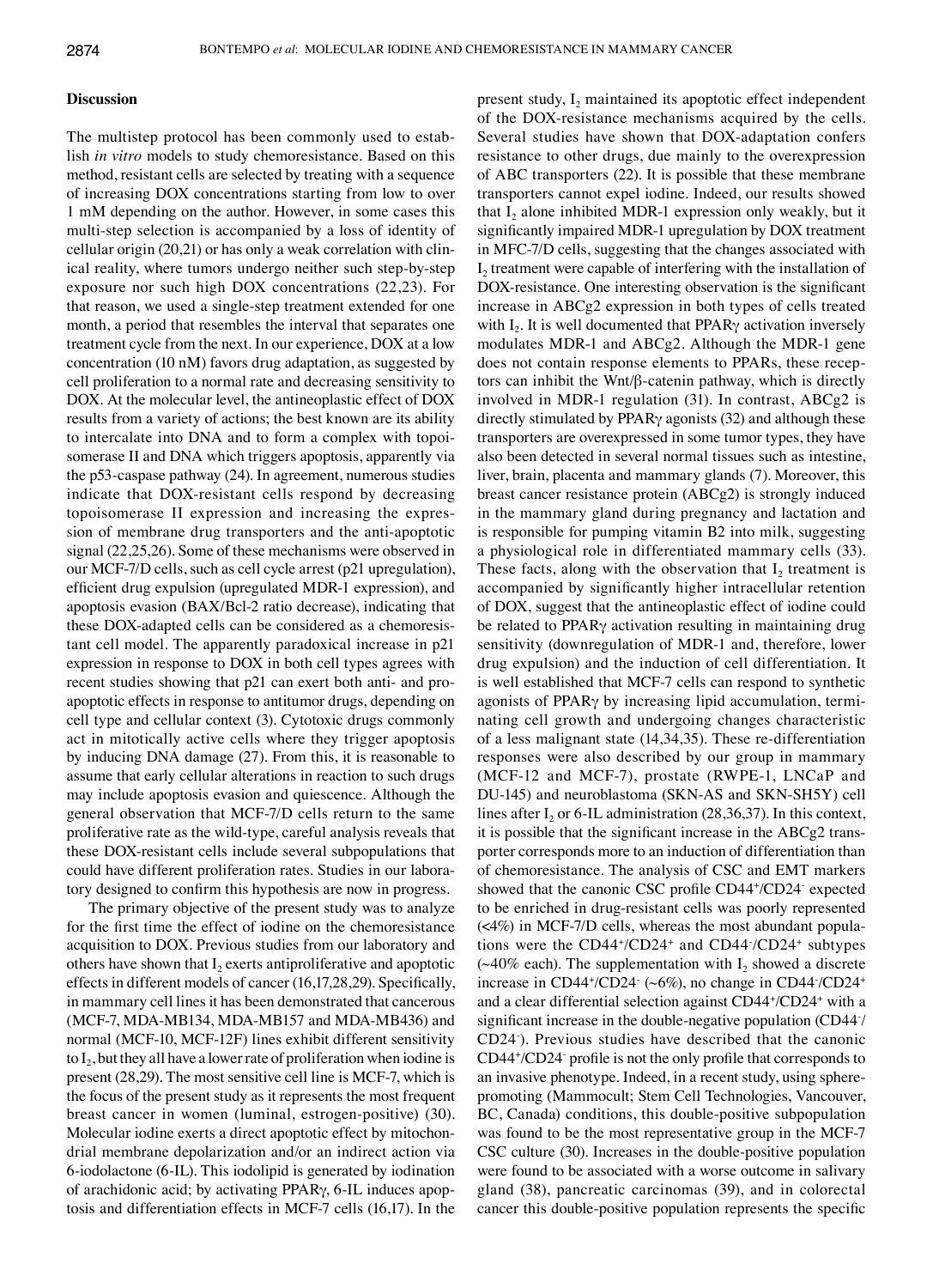marker for CSCs (40). Controversial results have been reported in relation to the CD44/CD24<sup>+</sup> profile. In various studies, increases in CD24+ cells were found to be correlated with the most aggressive phenotype (41-43), whereas in others there was no correlation with prognosis (44,45). In contrast, the double-negative phenotype had no prognostic significance in breast cancer patients (45), and in preclinical studies these cells showed reduced capacity to induce tumor growth in soft agar and xenografts in mouse models (46), suggesting that these cells are less invasive. This less-aggressive profile found in  $I_2$  + DOX cells was confirmed by the enrichment of E-cad<sup>+</sup>/vim<sup>-</sup>cells. Indeed, the expected EMT profile (E-cad<sup>-</sup>/ vim+ ) was absent in MCF-7/D cells, and the double-positive population was significantly diminished in favor of the E-cad<sup>+</sup>/vim subpopulation when these cells were treated with  $I<sub>2</sub>$ . E-cadherin is a transmembrane glycoprotein involved in epithelial adherens junctions, and its loss could be sufficient to promote the invasion-metastasis cascade, activating specific downstream signal transduction pathways that bestow high motility on the cells by inducing vimentin and N-cadherin proteins(47). In contrast, vimentin which is the most commonly expressed and highly conserved member of the type III intermediate filament protein family is considered the main EMT marker. High vimentin expression is observed in several aggressive breast cancer cell lines. In MCF-7 cells, vimentin overexpression is accompanied by increases in motility and invasiveness. These characteristics were reduced by vimentin antisense oligos in MDA-MB-231 cells, which constitutively express this protein (48). Congruently, our results showed that  $I_2$ -treated cells exhibited the lowest vimentin expression and that the  $I_2$  + DOX-treated subpopulation was powerless to initiate tumor xenografts, corroborating its weak invasive potential. The EMT process, which is triggered by factors such as transforming growth factor-β (TGF-β), SNAIL and TWIST, is reverted by PPARγ activation (49,50). Studies have shown the antineoplastic effects of PPARγ ligands in various preclinical models (51); however, agonists of these receptors used as monotherapy failed to exert therapeutic benefits in advanced stage breast patients (52). Notably, PPARγ agonists in combination with the conventional antineoplastic drugs, such as carboplatin or tumor necrosis factor-related apoptosis-inducing ligand (TRAIL), showed synergistic effects, indicating that differentiation induced by PPARγ activation restored sensitivity to the cytotoxic drug (53,54). These synergistic effects were replicated in cells treated with  $DOX + I_2$  in both preclinical (16) and clinical studies (17), supporting the notion that some  $I_2$  effects are mediated by PPAR $\gamma$  activation.

In conclusion, the use of molecular iodine at a moderately high concentration restored the sensitivity of mammary cancer cells MCF-7/D to DOX. Impaired DOX expulsion and decreased expression of the chemoresistance markers p21, Bcl-2 and MDR-1 resulted in the selection of a less aggressive population, suggesting the potential of  $I_2$  as a clinically useful anti-chemoresistance agent.

# **Acknowledgements**

We thank M. Juana Cárdenas-Luna, Felipe Ortiz, Adriana González and Michael Jeziorski for technical assistance, Leonor Casanova and Lourdes Lara for academic

support, Dorothy Pless for proofreading and Martin Garcia-Servín and Alejandra Castillo for animal care advice. We extend special thanks to Mario Nava-Villalba and Silvia Angulo Barbosa for their contributions to scientific discussions and to Guadalupe Delgado, who will live forever in our memories, for technical and academic assistance. The present study was partially supported by grants: PAPIIT-UNAM, IN201516. Alexander Bontempo is a graduate student of UNAM in the PhD Program in Biomedical Sciences of the National Autonomous University of Mexico (Programa de Doctorado en Ciencias Biomédicas, Universidad Nacional Autónoma de México) and received fellowship 262489 from CONACYT.

#### **References**

- 1. Martin HL, Smith L and Tomlinson DC: Multidrug-resistant breast cancer: Current perspectives. Breast Cancer 6: 1-13, 2014.
- 2. Gong J, Jaiswal R, Mathys JM, Combes V, Grau GE and Bebawy M: Microparticles and their emerging role in cancer multidrug resistance. Cancer Treat Rev 38: 226-234, 2012.
- 3. Abbas T and Dutta A: p21 in cancer: Intricate networks and multiple activities. Nat Rev Cancer 9: 400-414, 2009.
- 4. Achuthan S, Santhoshkumar TR, Prabhakar J, Nair SA and Pillai MR: Drug-induced senescence generates chemoresistant stemlike cells with low reactive oxygen species. J Biol Chem 286: 37813-37829, 2011.
- 5. Hawthorne VS, Huang WC, Neal CL, Tseng LM, Hung MC and Yu D: ErbB2-mediated Src and signal transducer and activator of transcription 3 activation leads to transcriptional up-regulation of p21Cip1 and chemoresistance in breast cancer cells. Mol Cancer Res 7: 592-600, 2009.
- 6. Vasiliou V, Vasiliou K and Nebert DW: Human ATP-binding cassette (ABC) transporter family. Hum Genomics 3: 281-290, 2009.
- 7. Liang Y, Li S and Chen L: The physiological role of drug trans- porters. Protein Cell 6: 334-350, 2015.
- 8. Abdullah LN and Chow EK: Mechanisms of chemoresistance in cancer stem cells. Clin Transl Med 2: 3-12, 2013.
- 9. Meyer MJ, Fleming JM, Lin AF, Hussnain SA, Ginsburg E and Vonderhaar BK: CD44<sup>pos</sup>CD49f<sup>hi</sup>CD133/2<sup>hi</sup> defines xenograftinitiating cells in estrogen receptor-negative breast cancer. Cancer Res 70: 4624-4633, 2010.
- 10. Bhat-Nakshatri P, Goswami CP, Badve S, Sledge GW Jr and Nakshatri H: Identification of FDA-approved drugs targeting breast cancer stem cells along with biomarkers of sensitivity. Sci Rep 3: 2530-2542, 2013.
- 11. May CD, Sphyris N, Evans KW, Werden SJ, Guo W and Mani SA: Epithelial-mesenchymal transition and cancer stem cells: A dangerously dynamic duo in breast cancer progression. Breast Cancer Res 13: 202-212, 2011.
- 12. Sarrio D, Franklin CK, Mackay A, Reis-Filho JS and Isacke CM: Epithelial and mesenchymal subpopulations within normal basal breast cell lines exhibit distinct stem cell/progenitor properties. Stem Cells 30: 292-303, 2012.
- 13. Shrivastava A, Tiwari M, Sinha RA, Kumar A, Balapure AK, Bajpai VK, Sharma R, Mitra K, Tandon A and Godbole MM: Molecular iodine induces caspase-independent apoptosis in human breast carcinoma cells involving the mitochondriamediated pathway. J Biol Chem 281: 19762-19771, 2006.
- 14. Nuñez-Anita RE, Arroyo-Helguera O, Cajero-Juárez M, López-Bojorquez L and Aceves C: A complex between 6-iodol- actone and the peroxisome proliferator-activated receptor type gamma may mediate the antineoplastic effect of iodine in mammary cancer. Prostaglandins Other Lipid Mediat 89: 34-42, 2009.
- 15. Nava-Villalba M, Nuñez-Anita RE, Bontempo A and Aceves C: Activation of peroxisome proliferator-activated receptor gamma is crucial for antitumoral effects of 6-iodolactone. Mol Cancer 14: 168-173, 2015.
- 16. Alfaro Y, Delgado G, Cárabez A, Anguiano B and Aceves C: Iodine and doxorubicin, a good combination for mammary cancer treatment: Antineoplastic adjuvancy, chemoresistance inhibition, and cardioprotection. Mol Cancer 12: 45-55, 2013.